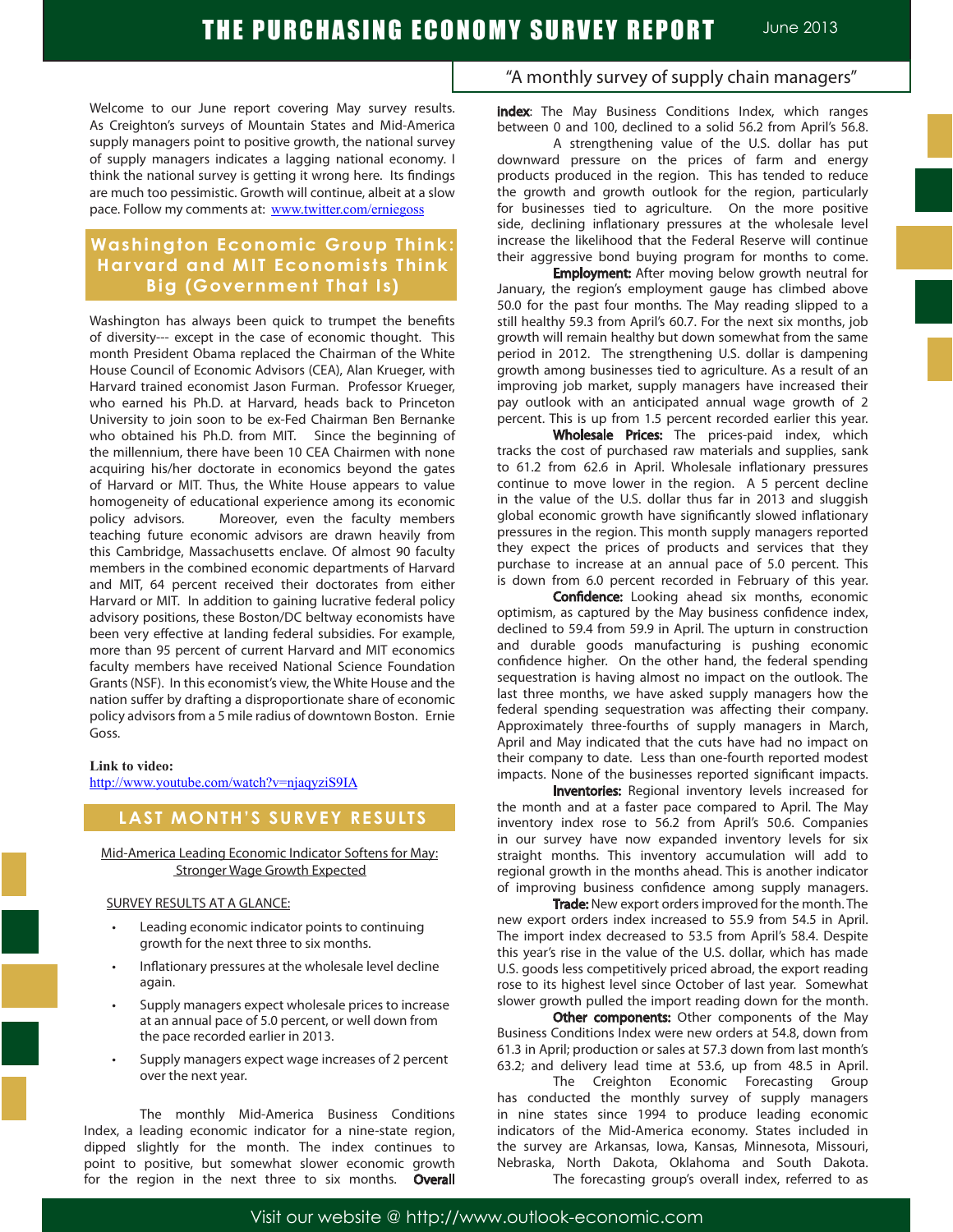the Business Conditions Index, ranges between 0 and 100. An index greater than 50 indicates an expansionary economy over the course of the next three to six months. The Business Conditions Index is a mathematical average of indices for new orders, production or sales, employment, inventories and delivery lead time. This is the same methodology used by the National Institute for Supply Management, formerly the Purchasing Management Association, since 1931.

## **MID-AMERICA STATES**

#### ARKANSAS

The May overall index for Arkansas dipped to 55.1 from 56.9 in April. Components of the index from the May survey of supply managers were new orders at 43.1, production or sales at 56.1, delivery lead time at 51.6, inventories at 66.7, and employment at 58.2. Nondurable goods producers in the state continue to shed jobs. However, durable goods manufacturers' growth more than offset this weakness. Despite the national turnaround in construction, Arkansas builders have yet to begin any significant expansion.

#### IOWA

For a fifth straight month, Iowa's Business Conditions Index expanded. The overall index from a survey of supply managers for May rose to 70.0 from April's very strong 69.1. Components of the index for May were new orders at 75.3, production or sales at 75.2, delivery lead time at 59.6, employment at 70.9, and inventories at 68.9. Both durable and nondurable goods producers in Iowa experienced healthy growth for the month. I expect somewhat slower growth in agriculture to pull overall state growth somewhat lower, but it will remain positive and healthy.

#### KANSAS

The Kansas Business Conditions Index for May rose to 53.1 from 52.3 in April. Components of the leading economic indicator from the monthly survey of supply managers were new orders at 67.2, production or sales at 60.1, delivery lead time at 45.1, employment at 55.0, and inventories at 38.3. Durable goods manufacturers in Kansas, especially aircraft and aircraft parts producers, are experiencing healthy growth. Nondurable goods manufacturers are also benefiting from an expanding economy, but at a somewhat slower pace than their heavy manufacturing counterparts.

#### **MINNESOTA**

For a sixth straight month, Minnesota's Business Conditions Index moved above growth neutral. The index from a monthly survey of supply managers in the state dipped to 55.2 from April's 55.7. Components of the index from the May survey were new orders at 53.8, production or sales at 55.4, delivery lead time at 54.5, inventories at 55.7, and employment at 56.6. Durable goods producers, including metal manufacturers, report strong business growth. On the other hand, nondurable goods manufacturers, except for food processors, detailed upturns in economic activity for the month.

### MISSOURI

The May Business Conditions Index for Missouri climbed to 54.6 from 52.8 in April. Components of the survey of supply managers in the state were new orders at 54.3, production or sales at 57.7, delivery lead time at 52.6, inventories at 48.5, and employment at 59.8. Durable goods manufacturers, excluding vehicle manufacturers, added workers for the month. Nondurable goods manufacturing, including food

# "A monthly survey of supply chain managers"

processors, continue to experience slow to no growth. According to government data, the average hourly wage in the state expanded by 1.2 percent over the past year. Survey participants indicated that they expect gains of 2 percent over the next year.

## NEBRASKA

The stronger U.S. dollar is cutting into the growth recorded by Nebraska's businesses. The overall index from the May survey of supply managers sank to 53.2 from April's 55.6. Components of the index for May were new orders at 54.2, production or sales at 55.4, delivery lead time at 49.3, inventories at 54.5, and employment at 52.4. Durable goods producers in the state, especially those linked to agriculture, reported solid business activity for the month. Nebraska nondurable manufacturers, including foods processors, likewise detailed healthy activity in recent months.

## NORTH DAKOTA

North Dakota's leading economic indicator declined for May but remained in a growth range. The index decreased to 55.4 from 57.9 in April. Components of the overall index for May were new orders at 57.8, production or sales at 53.3, delivery lead time at 54.2, employment at 54.3, and inventories at 57.3. As a result of very strong economic growth over the past year, North Dakota's average hourly wage rate expanded by 5.5 percent, one of the tops in the nation. Nondurable goods manufacturers, especially food processors, are experiencing very healthy growth. On the other hand, durable goods manufacturers are experiencing pullbacks in economic activity.

### **OKLAHOMA**

The Business Conditions Index for Oklahoma remained above growth neutral for May. The leading economic indicator from a monthly survey of supply managers slumped to a solid 55.6 from 59.8 in April. Components of the May survey of supply managers in the state were new orders at 53.3, production or sales at 56.7, delivery lead time at 41.6, inventories at 71.0, and employment at 55.4. As a result of very healthy growth among Oklahoma manufactures, the average hourly wage rate rose by 6.2 percent over the past year, or well above both the U.S. and regional average. Growth continues to be much stronger among durable goods producers than nondurable goods manufacturers such as food processors.

### **SOUTH DAKOTA**

For a sixth straight month, South Dakota's leading economic indicator from a survey of supply managers rose above growth neutral. The overall index from a survey of supply managers in the state climbed to 61.7 from April's 59.4. Components of the index for May were new orders at 69.0, production or sales at 71.1, delivery lead time at 49.9, inventories at 51.9, and employment at 66.6. Manufacturers, both durable and non-durable, in the state continue to report very healthy growth. As a result of solid improvements among goods producers, the average hourly wage for manufacturing workers has expanded by 3.2 percent over the past year.



## **THE BULLISH NEWS**

- The Case-Shiller U.S. home price index rose 10.9 percent over the past year with the index growing at its fastest pace since October 2005. We are seeing housing price bubbles in some parts of the nation again.
- Creighton's surveys of supply managers in Mid-America, the Mountain States and California all indicate that the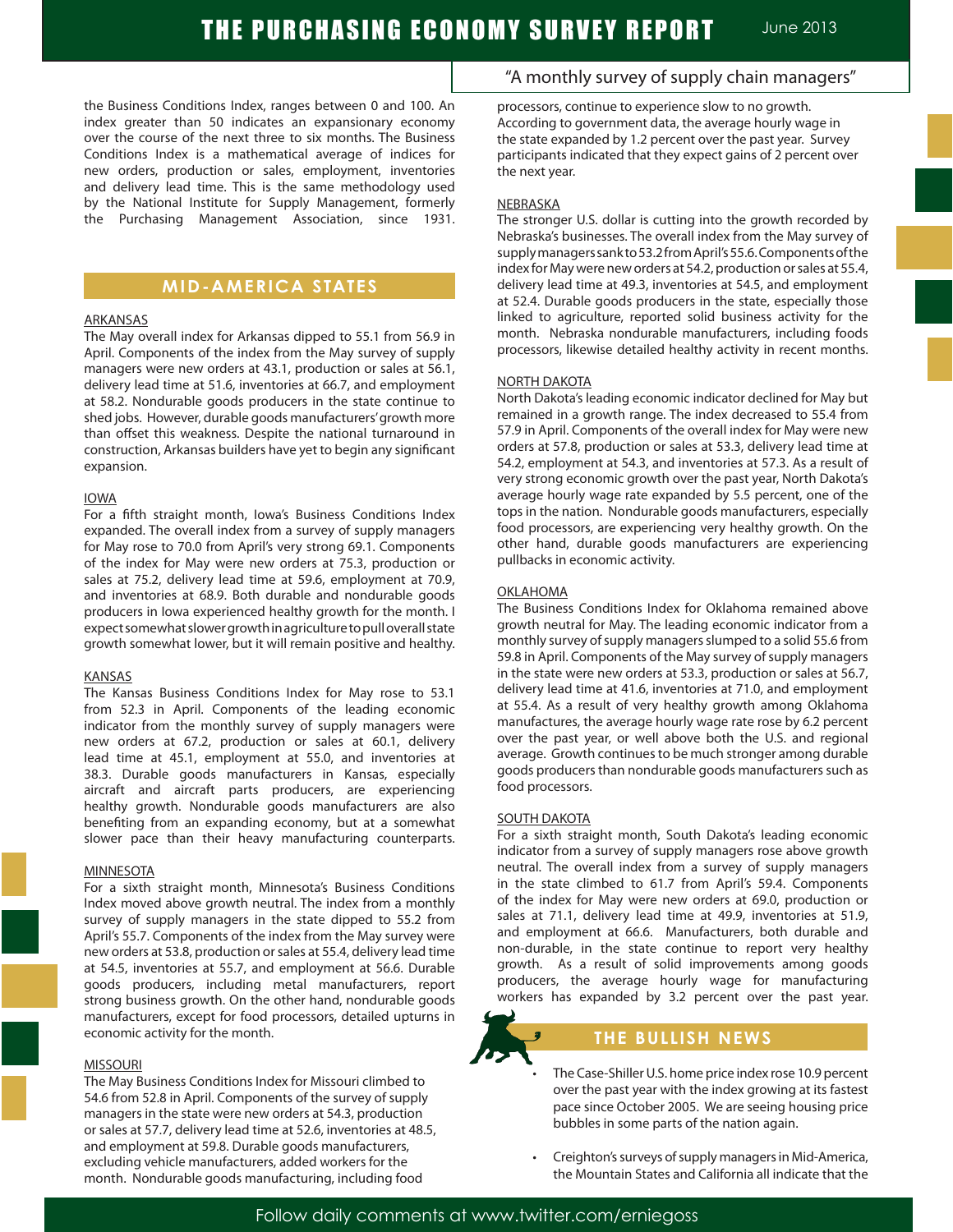# THE PURCHASING ECONOMY SURVEY REPORT June 2013

economy is going to continue to grow, albeit at a slower pace, for the next 3 to 6 months.

Retail spending actually climbed 0.7% in May and advanced 4.3% from May 2012. Building and garden supplies stores experienced growth of over 10.0% from May of last year.

## **THE BEARISH NEWS**

- The national Purchasing Management Index (PMI) declined to its lowest level since 2009 at the end of the recession (a clear warning signal for some economists not me just yet).
- GDP growth for quarter one 2013 was revised down to a measly 2.4% annualized We should be growing at double this rate. May's jobs report was mediocre at best (175,000 jobs?).
- The U.S. trade deficit widened in April as American consumer snapped up foreign cars and cell phones from abroad (But the this is a signal the U.S. consumer is still alive and buying so not an entirely bad thing.

## **WHAT TO WATCH**

- Consumer Price Index (CPI): On June 18 and again on July 16, the U.S. Bureau of Labor Statistics releases the CPI. Creighton's and the BLS's inflation gauges have been trending downward raising concern among some economists about the possibility of deflation. The issue of concern: Is this a signal that the U.S. economy is moving into another recession? I think, not but inflation is coming down.
- Purchasing Management Indices: On July 1, Creighton releases its regional leading economic indicator (PMI) and the national Institute for Supply Management releases its national PMI for June. Another decline in the national PMI will be very bearish. This will be a market mover.
- Jobs: On Friday July 5, the U.S. Bureau of Labor Statistics (BLS) will release the employment report for June. A reading below 125,000 will be bullish for bonds (high prices, lower yields).

## **THE OUTLOOK**

#### FROM GOSS:

Ĩ

- Watch for another European economic eruption similar to Cyprus 2013. Europe's debt and economic problems and their propensity to lecture us about environmental and economic matters remind us of that "bad" brotherin-law that has great investment advice for you, but can't seem to find two nickels to rub together. As in the past, the next "eruption" will tend to lower U.S. interest rates (but only temporarily).
- U.S. housing prices in many parts of the U.S. will continue to expand at rates that are unsustainable and will begin to raise real concerns at the Federal Reserve and in Congress. The Federal Reserve's "cheap" money policy is going to kick some American's in the pocketbook.

## "A monthly survey of supply chain managers"

Will it be stock investors, bond buyers, house buyers, farmland speculators or all of the above? Remember 1996's "irrational exuberance"? Was Greenspan wrong or early?

#### OTHER FORCASTS:

"Six Step to Successful Chain Collaboration," Supply Chain Quarterly, Although collaboration offers many benefits for consumer goods manufacturers and retailers, too often their joint initiatives don't work out. To ensure success, partner companies should take these six actions together. Supply chain collaboration is a hot topic today—and no wonder: companies that collaborate effectively across the supply chain have enjoyed dramatic reductions in inventories and costs, together with improvements in speed, service levels, and customer satisfaction.

## **Goss Eggs (Recent Dumb Economic Moves)**

 • The European Union's (EU) recent decision to place tariffs on Chinese solar panels shows just how foolish such moves are. The Chinese retaliated by initiating an investigation into the importation of EU wine and the EU's "illegal" subsidy of wine production. In the end, trade sanctions and tariffs make all of use poorer and are particularly vile economic medicine for the agriculture sector. U.S. agriculture will be the EU's next target.

Survey results for June will be released on the first business day of the month July 1.

Follow Goss on twitter at http://twitter.com/erniegoss For historical data and forecasts visit our website at: http://www2.creighton.edu/business/economicoutlook/ www.ernestgoss.com